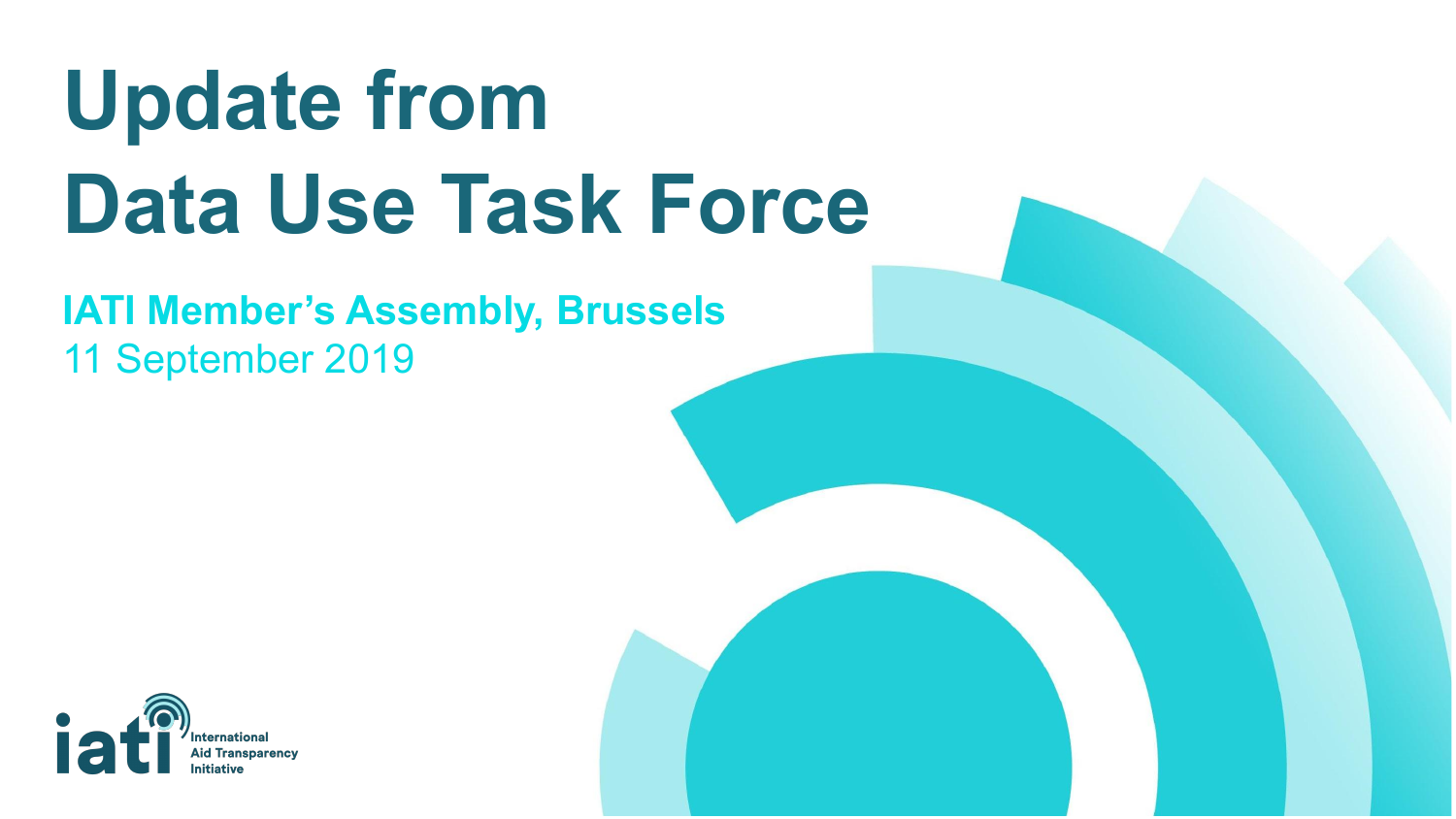# **2017-2019 Data Use Strategy Objectives**

### **Objective 2:**

**Objective 3:**

**Objective 4:**



**Objective 5:**



**Objective 1:** ( $\left(\begin{array}{c} A \\ C \end{array}\right)$  Raise awareness of IATI as a source of aid data and develop a common understanding of the priority needs of different user groups.

> **Improve data quality** in order to facilitate use, and assure users of its reliability, including through the development of feedback mechanisms.

**Improve existing tools and develop new, user-friendly tools** that help multiple actors access and use IATI data;

**Improve guidance, training and support** for specific user groups;



**Promote integration of IATI data into partner country aid systems** and processes.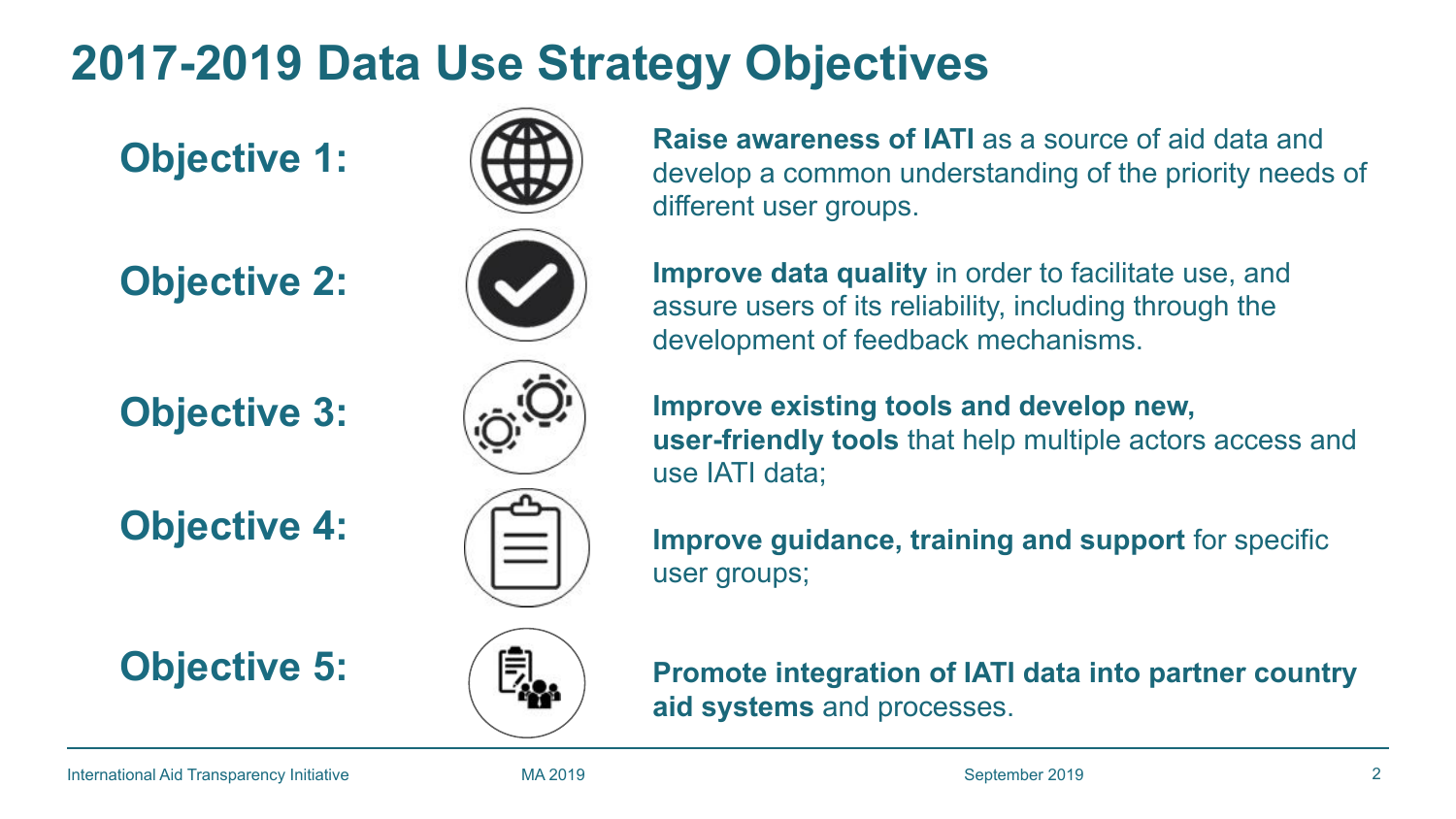# **Background**

*2017 MA: Data supply has gone up but for it to contribute to sustainable development outcomes, it must be used.*

#### **Data Use Task Force Created:**



Focused on implementing the Data Use Strategy (2017=2019);



Empowered by Board; Accountable to Board and MA; Representation from each constituency;



Supported by UNDP staff member on coordination, outreach and administration

#### Oversees Data Use Fund

#### **Data Use Fund Launched:**



\$250k fund to deliver data use priorities identified by the Data Use Strategy and Strategic Plan, guided by the Task Force



Administered by UNDP, using UN procurement regulations and contracts



To date, Task Force has preferred smaller activities (USD \$10 - \$30k) with an unofficial ceiling of \$50k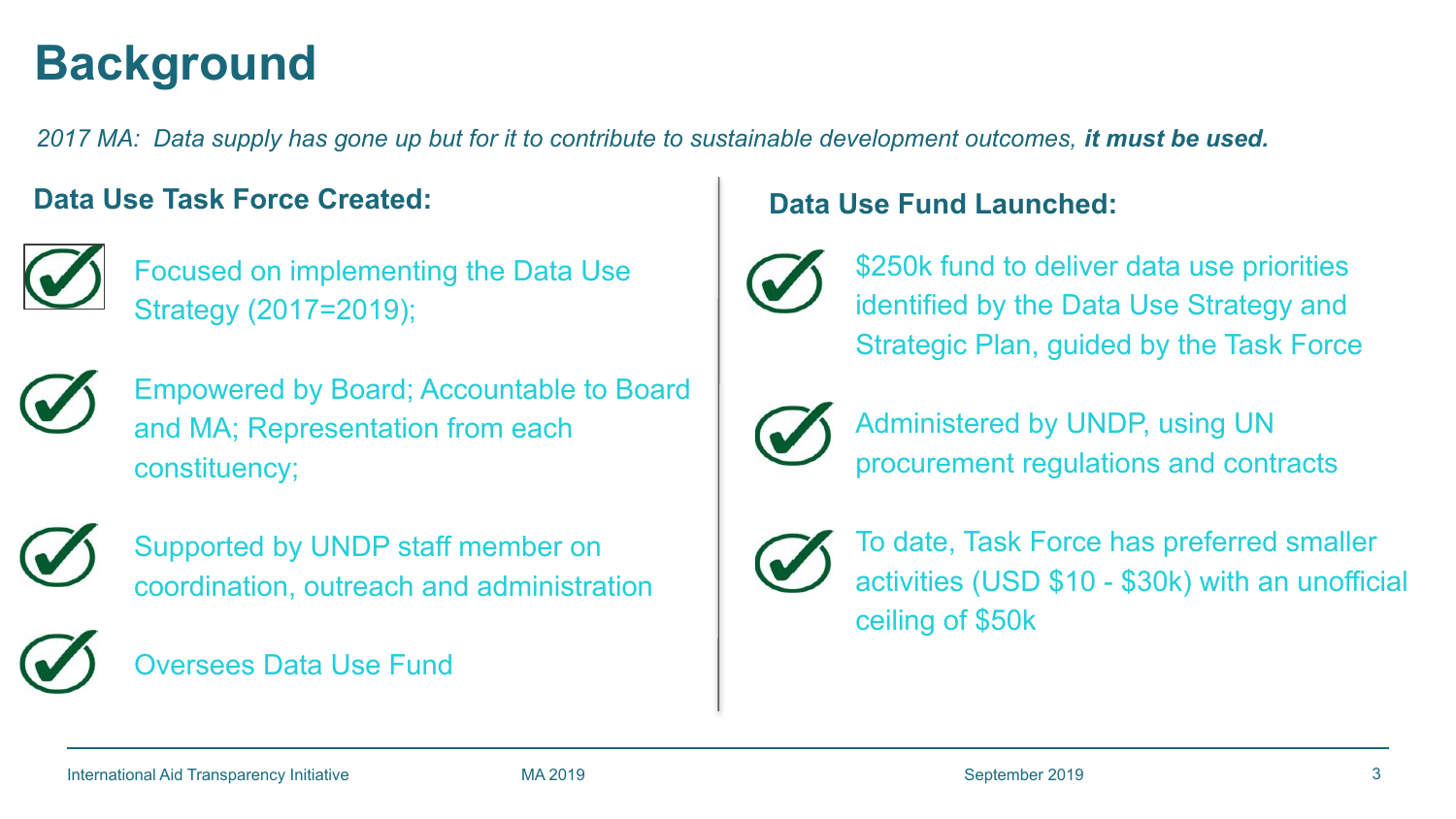# **DUTF Participation**

**Leadership:**  John Adams Andie Vaughn

**Secretariat Support:** Annelise Parr Anna Whitson Amy Silcock Rohini Simbodyal

Melinda Cuzner, Sohir Debbiche, Aria Grabowski, Mugabe Innocent, Sarah Johns Conrad Zellman

Winnie Kamau, Libbet Loughnan, Geisel Menezes, Leo Stolk, Herman van Loon, Claudia Wells,

**USAID, DEV INITIATIVES/IATI, NL-MFA, SE-SIDA, UNWOMEN, UNDP/IATI, AFL, BOND, OPENDATASERVICES, ADB, RWANDA GOV, OXFAM AMERICA, OXFAM NOVIB, NIGERIA GOV, SÃO TOMÉ GOV, UK-DFID.**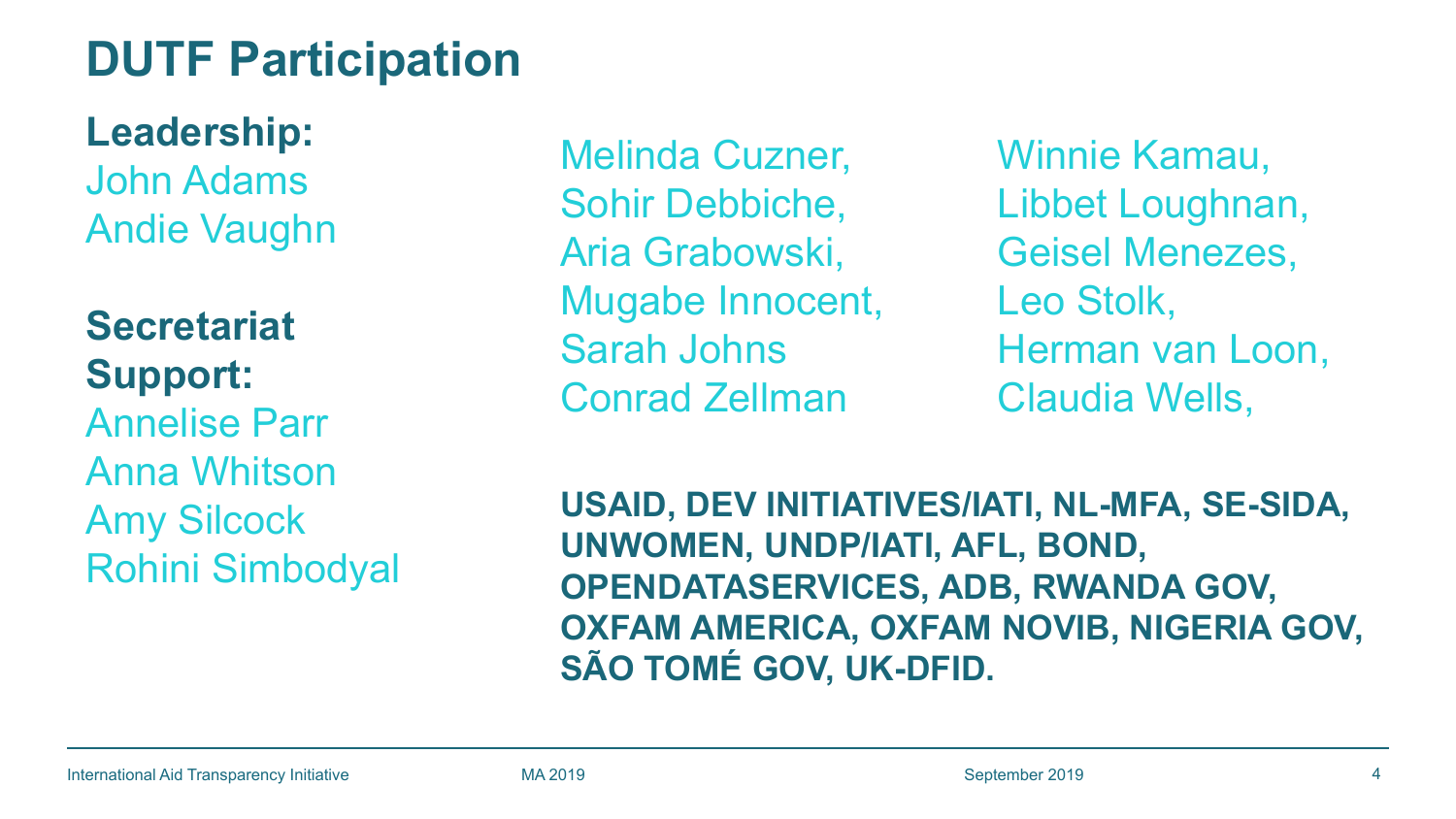### **DUTF Accomplishments and Budget**

| <b>Fund Opening Balance (2017)</b>                                                                                                                                                                                                                                        | 250.000 (USD)    |
|---------------------------------------------------------------------------------------------------------------------------------------------------------------------------------------------------------------------------------------------------------------------------|------------------|
| <b>Objective 1 - IATI Awareness Raising:</b><br>Africa Open Data - Awareness Raising Workshops (Ghana) and Hackathon (Ghana)<br>$\bullet$<br>Oxfam America - CSO training (Uganda)<br>$\bullet$<br>Non-Anglophone Awareness Raising (pending re-publication)<br>$\bullet$ | 24.878<br>21.480 |
| <b>Objective 2 - Data Quality:</b><br>RfP for Quality Traceability (work ongoing)<br>$\bullet$<br>RfP for Feedback Mechanism Research (re-published)<br>$\bullet$                                                                                                         | 15.750           |
| <b>Objective 3 - IATI Tools and Guidance:</b><br>Development Gateway - Toolquide and Recommendations on tool-development<br>$\bullet$                                                                                                                                     | 14.350           |
| <b>Objective 4 - Guidance and Training:</b><br>Guidance videos, D-Portal (cancelled - sustainability concerns)<br>$\bullet$<br>Guidance material, Datastore (pending launch of new Datastore)<br>$\bullet$                                                                |                  |
| <b>Objective 5 - AIMS Integration:</b><br>Development Gateway - AIMS Integration tool update (Senegal)<br>$\bullet$                                                                                                                                                       | 29.750           |
| <b>Administrative fees</b>                                                                                                                                                                                                                                                | 8.496            |
| <b>Total spending (as of 6 September 2019)</b>                                                                                                                                                                                                                            | 114.705          |
| Non-committed funds (as of 6 September 2019)                                                                                                                                                                                                                              | 135.294 (USD)    |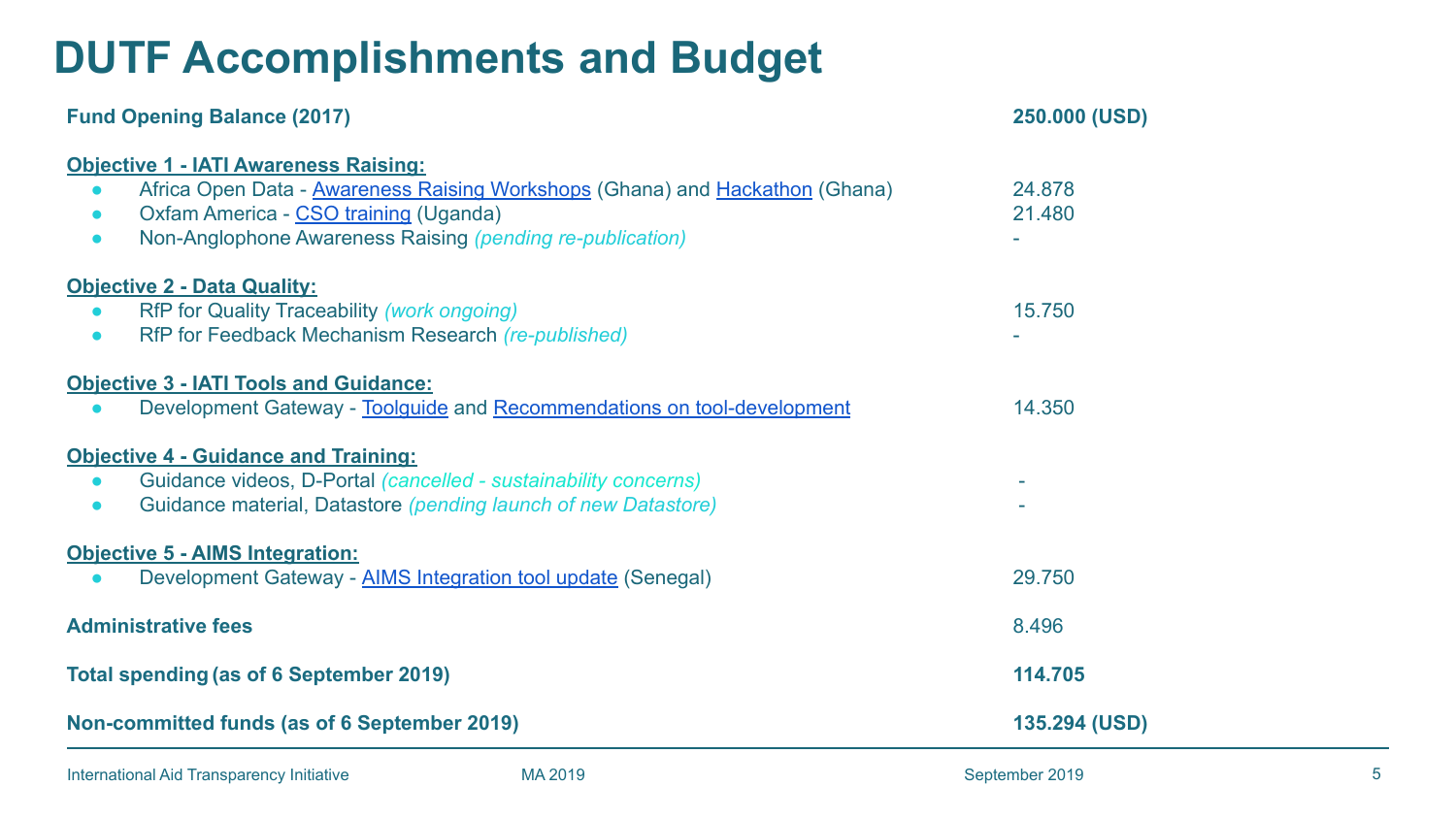### **Lessons Learned**

- 1. Process was engaging and thorough, however **delivery must be accelerated.**
- 1. Recommendation to continue the Data Use Task Force for stewarding IATI's data use work, but to **restructure the Data Use Fund** to maximise impact.



- 1. Important to consider / **address potential conflicts of interest** in relation to each prospective RfP.
- 1. The new Datastore and Validator are much needed improvements, yet the upgrade presents new opportunities and is **worth some delay in implementing the Data Use Strategy.**
- 1. Integration and **clearer communication with the wider IATI community** are key for effective delivery.
- 1. Progress, speed of delivery and impact monitoring need to be improved through **better work-planning, linked with greater accountability** to the Board.

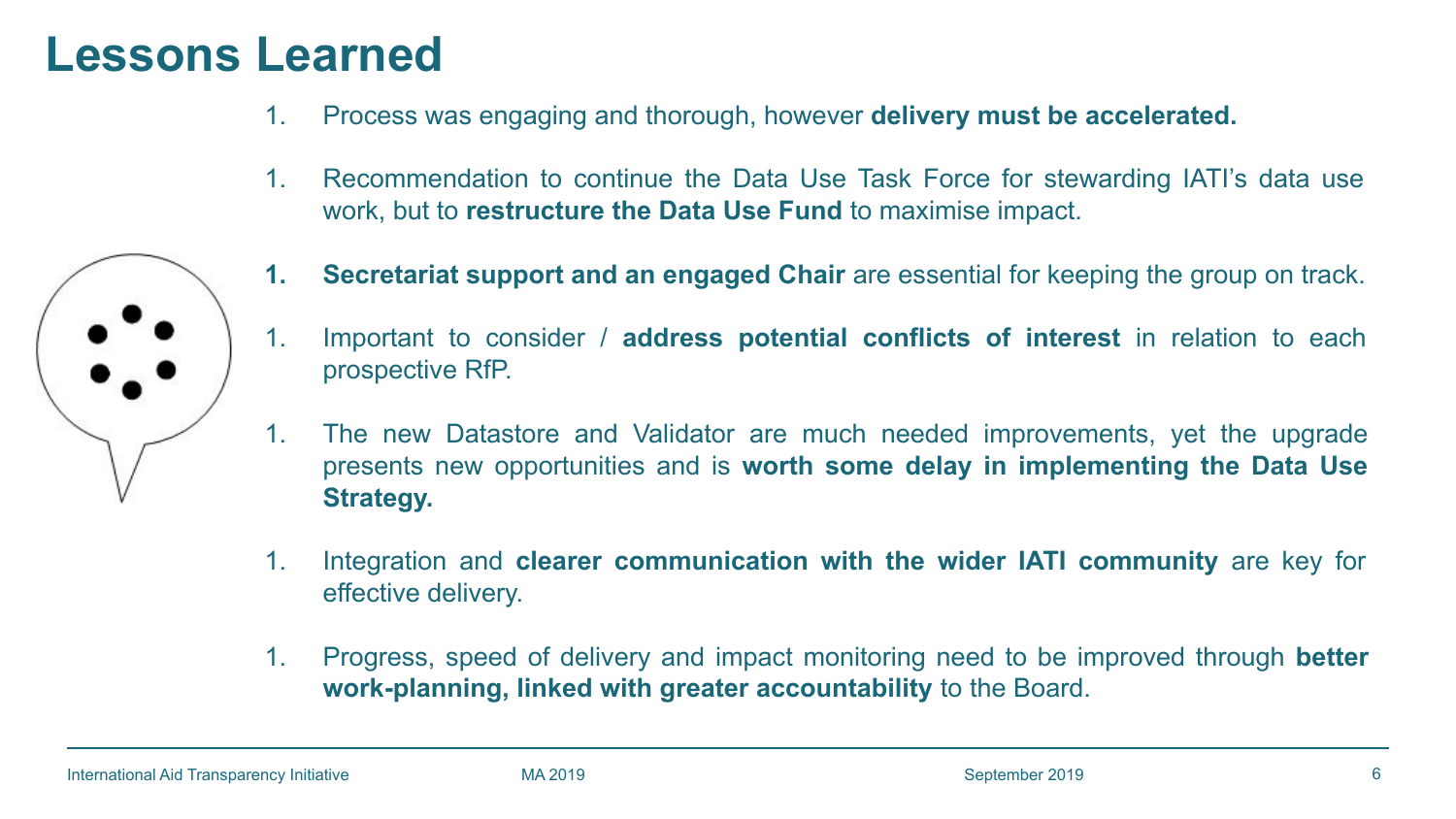# **What next?**

- ➔ **Continue to publish RfPs** and manage activities.
- ➔ **Restructure the Data Use Fund's procurement** to a modality that is less heavy on administrative procedures and works more closely with the UNDP Country Office Structure.
- ➔ Continue to **support awareness and capacity-building on IATI data access and use** while supporting and **encouraging resolution of underlying technical issues** (e.g. double-counting, Datastore).
- ➔ **Establish clear metrics,** including baselines and targets to improve monitoring on data use.
- ➔ **Ensure IATI Secretariat capacities** continue to be dedicated to the Data Use Task Force to assure smooth and continuous operation of the group.
- **→ Actively recruit** new members.
- ➔ **Establish an annual work plan** with clear objectives and targets.